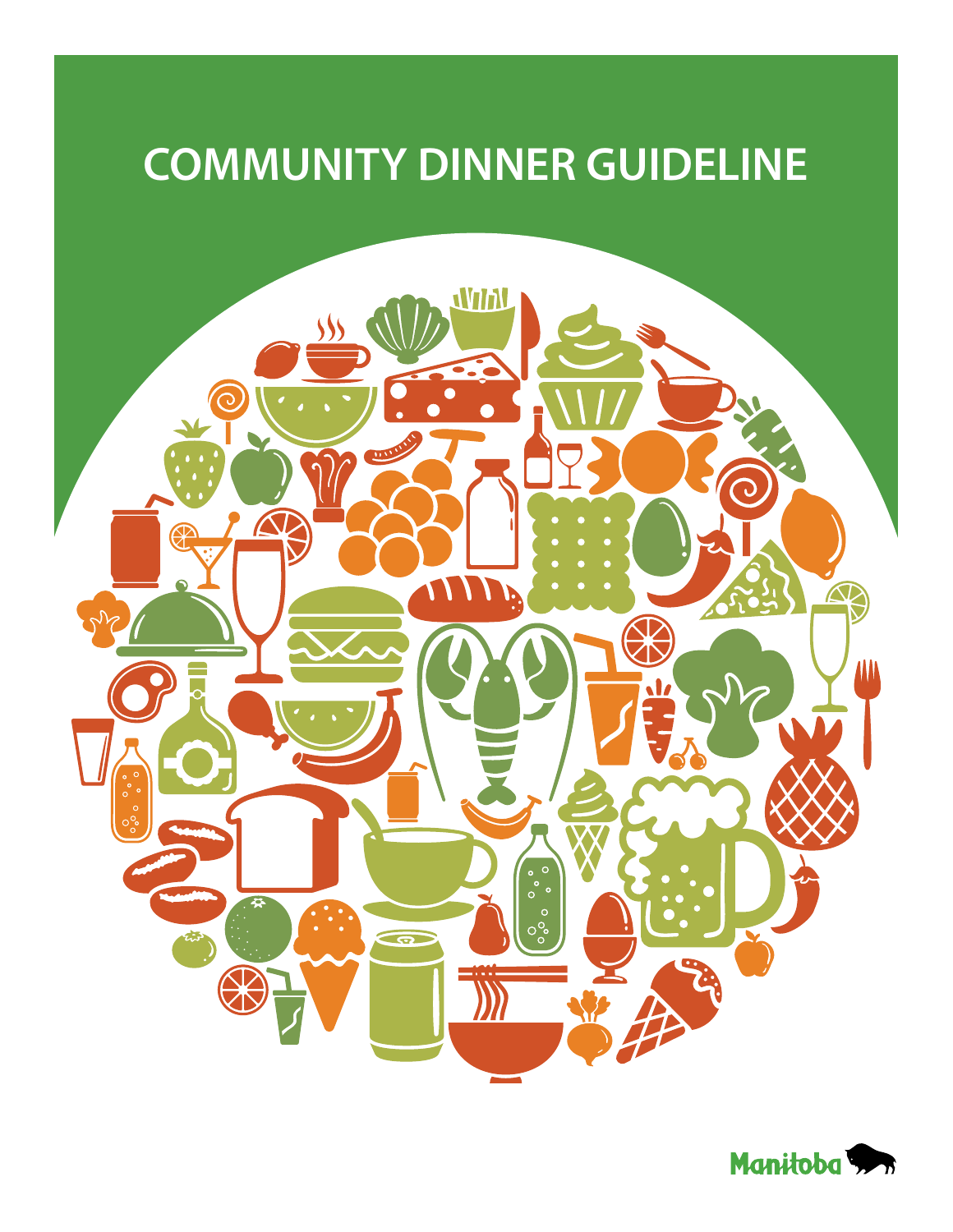#### **DEFINITIONS**

**Community Dinners** are events where non-professionally catered food is served. This includes church suppers, pot-lucks and fall suppers that are held for the purpose of raising funds for the operation of the community organization or for another social or charitable purpose.

**Potentially Hazardous Foods** include any food that consists in whole or in part of milk or milk products, eggs, meat, poultry, fish, shellfish (edible mollusca and crustacea), or any other ingredients, in a form capable of supporting growth of infectious and/or toxigenic microorganisms.

#### **PLANNING**

It is **strongly recommended** that AT LEAST one of the event coordinators or food operator takes an approved food handler course. It is also **strongly recommended** that all potentially hazardous food be prepared in a facility that has a food service permit.

- If you are unsure whether the facility you wish to use is permitted, please contact your local Public Health Inspector.
- If possible, keep a registry of guests, including contact information. This will assist Manitoba Health in the event of a foodborne outbreak.

#### **PERSONAL HYGIENE**

- Food handlers who are ill must be sent home and not allowed to prepare food.
- Clean clothing and hair coverings must be worn (ex: hat/hairnet and an apron).
- Don't smoke, eat or drink in the food preparation area.
- Wash hands with potable water and soap, and dry with single service towels:
	- *Before preparing food*
	- *After taking a break, eating, drinking or smoking*
	- *After using the washroom*
	- *After touching your face, hair, nose etc.*
	- *After handling money or meats/poultry*
	- *After any activity that may contaminate hands*

## **FOOD TRANSPORTATION, RECEIVING AND STORAGE**

• Pre-packaged, potentially hazardous foods must have a label that lists the date of preparation, the name and address of the establishment where it was prepared, identification of what the food is and an ingredient listing. For further information, please visit the **Canadian Food Inspection Agency** website for labelling requirements

 *http://www.inspection.gc.ca/food/labelling/food-labelling for-industry/eng/1383607266489/1383607344939* 

- When transporting hot food, use insulated containers or wrap food in foil and heavy towels to maintain food at **60°C (140°F) or hotter**. Verify hot holding temperatures with a probe thermometer and keep a written record of the measured temperatures.
- When transporting cold food, use a cooler filled with ice packs (no un-drained ice) to maintain food at **5°C (41°F) or colder**. Mechanical refrigeration is the preferred cold holding method. Verify cold holding temperatures with a probe thermometer and keep a written record of the measured temperatures.
- If you do not plan on cooking poultry within two or three days of purchasing, it should be put in the freezer immediately, where it can be safely kept for up to one year. If it will be cooked within two or three days, it may be placed in the refrigerator.

## **ALWAYS KEEP POTENTIALLY HAZARDOUS FOOD OUT OF THE DANGER ZONE**

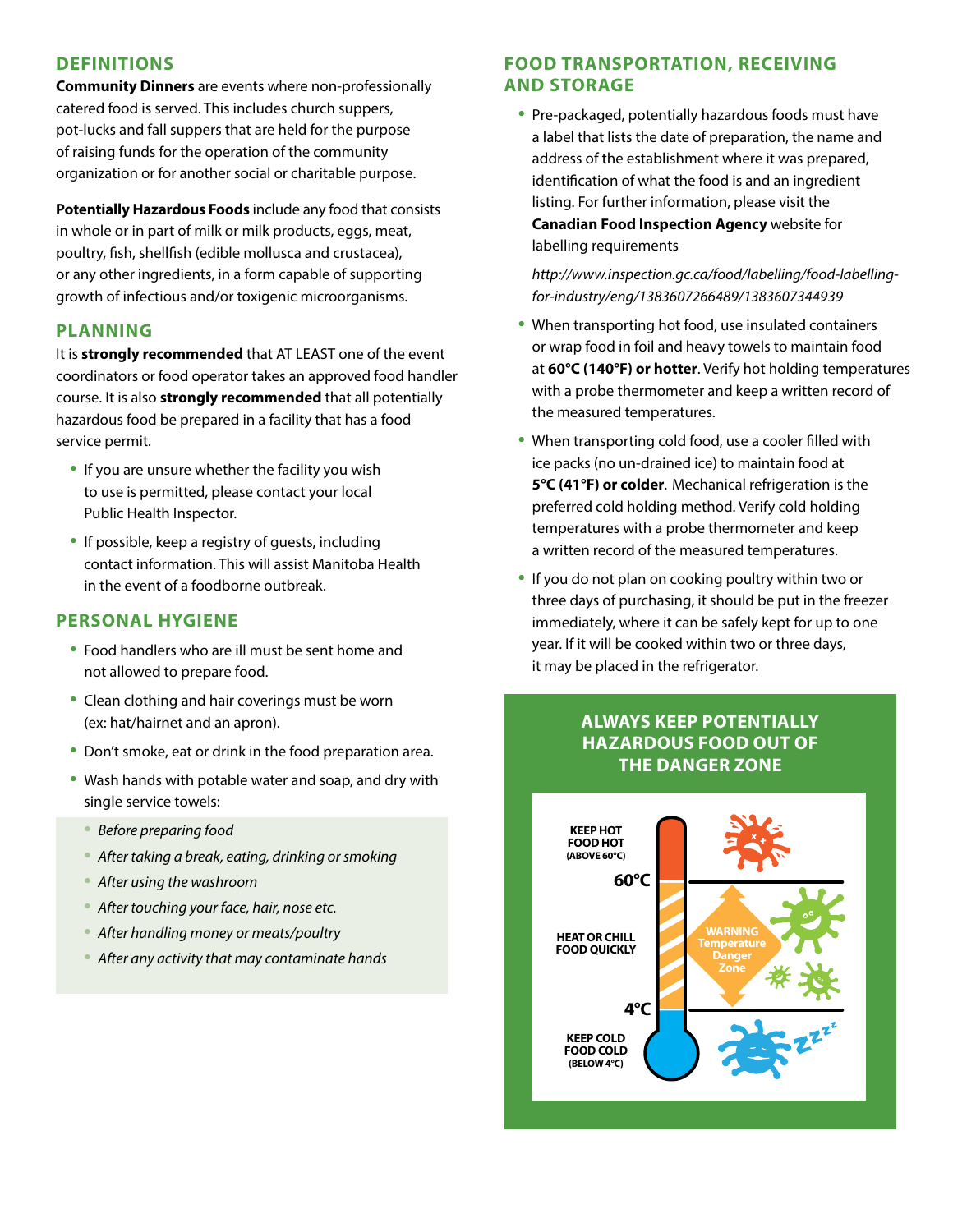#### **THAWING**

- Do not thaw potentially hazardous foods at room temperature, because this can lead to rapid bacterial growth.
- Approved methods of thawing include: refrigeration thawing, as part of the cooking process, in the microwave, or under cold running water.

#### **COOKING**

• *Refer to Appendix A* for safe food internal cooking temperatures

#### **SERVING**

- Use food-handling utensils (ex: tongs, spoons, spatulas) or disposable gloves to minimize direct hand contact. Discard gloves as often as necessary to prevent contamination of food, and wash hands in between glove changes.
- Advanced preparation of any potentially hazardous food is discouraged. Food should be prepared as close to the time of the event as possible.
- Keep hot foods at 60°C (140°F) or hotter with the use of chafing dishes or warming trays.
- Keep cold foods at 5°C (41°F) or colder with the use of mechanically refrigerated tables or placing serving dishes on crushed ice. DO NOT OVERFILL SERVING DISHES
- Clean and sanitize food contact surfaces. *Refer to Appendix B*

## **LEFTOVERS**

- If the meal is served "buffet style," all items on the buffet line must be discarded at the end of meal service.
- To minimize bacterial growth, all leftovers that are not served to the public should be refrigerated within two hours. All leftovers should be used within three days or kept frozen.
- Cool leftovers promptly by:
	- placing food in shallow containers and refrigerating
	- putting the container in an ice water bath and stirring with a clean ice wand. An ice wand is a clean, food grade plastic container that is filled with water and then frozen.

## **DISHWASHING**

#### **Manual dishwashing:**

The following procedure must be followed when washing dishes manually:

- 1) Scrape, sort and pre-rinse the dishes to remove coarse food particles.
- 2) Wash the dishes with soap and hot water.
- 3) Rinse the dishes with warm running water or clean warm water.
- 4) Sanitize the dishes by immersing them in an approved sanitizer (i.e 50 ppm chlorine, 200 ppm quaternary ammonium compound or 12.5 ppm iodine solution for at least one minute at a minimum temperature of 24°C (75°F).
- 5) Air dry the dishes before stacking or storing.



#### **Mechanical Dishwasher:**

• If a mechanical dishwasher is used, it must be able to sanitize dishes effectively, either with an approved chemical sanitizer or the use of heat. Test strips to test the dishwasher's ability to sanitize are also recommended.

## **For more food safety information please see:**

http://www.gov.mb.ca/health/publichealth/environmentalhealth/protection/food.html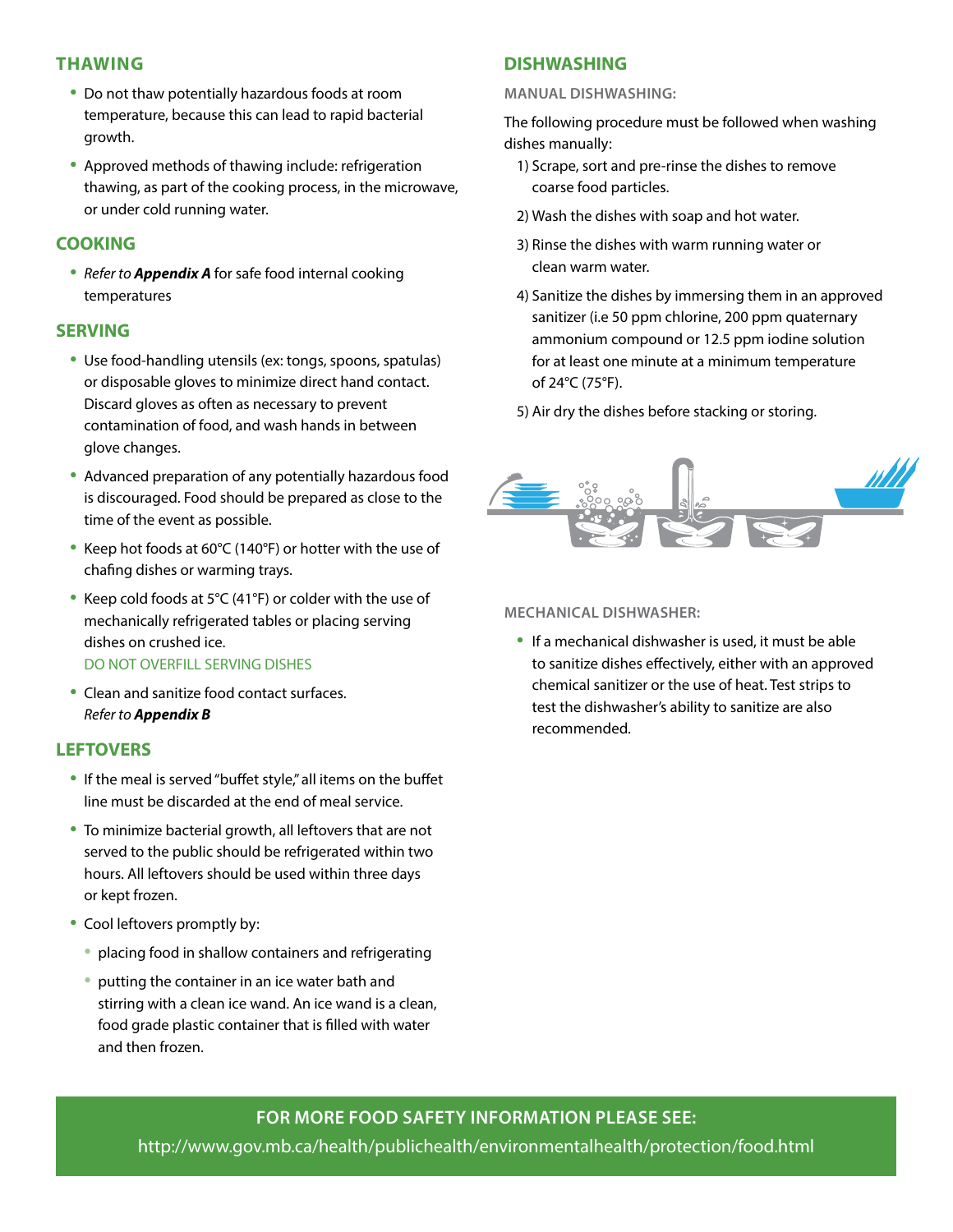## **Appendix A – Safe Internal Food Temperatures**

Colour is not a good indicator to verify if a food product has reached the temperature required to inactivate pathogens. Use a food thermometer to verify internal food cooking temperatures.

- Remove the food from the heat and insert the digital food thermometer through the thickest part of the meat, all the way to the middle. Make sure the thermometer is not touching any bones.
- Clean and sanitize your digital food thermometer between temperature readings to avoid crosscontamination.



| Food                                                                                                      | <b>Temperature</b>                |  |  |  |  |
|-----------------------------------------------------------------------------------------------------------|-----------------------------------|--|--|--|--|
| Beef, veal, pork and lamb (pieces and whole cuts)                                                         |                                   |  |  |  |  |
| Medium-rare                                                                                               | 63°C (145°F)                      |  |  |  |  |
| Medium                                                                                                    | 71°C (160°F)                      |  |  |  |  |
| Well Done                                                                                                 | 77°C (170°F)                      |  |  |  |  |
| <b>Poultry</b> (for example, chicken, turkey, duck)                                                       |                                   |  |  |  |  |
| Pieces                                                                                                    | 82°C (180°F)                      |  |  |  |  |
| Whole                                                                                                     | $82^{\circ}$ C (180 $^{\circ}$ F) |  |  |  |  |
| <b>Ground meat and meat mixtures</b><br>(for example, burgers, sausages, meatballs, meatloaf, casseroles) |                                   |  |  |  |  |
| Beef, yeal, lamb and pork                                                                                 | 71°C (160°F)                      |  |  |  |  |
| Poultry                                                                                                   | 82°C (180°F)                      |  |  |  |  |
| <b>Egg</b>                                                                                                |                                   |  |  |  |  |
| Egg dishes                                                                                                | $82^{\circ}$ C (180 $^{\circ}$ F) |  |  |  |  |
| Others<br>(for example, hot dogs, stuffing, leftovers, seafood)                                           | 74°C (165°F)                      |  |  |  |  |

Government of Canada, (2015). Safe internal cooking temperatures. Retrieved from http://healthycanadians.gc.ca/eating-nutrition/healthy-eating-saine-alimentation/safety-salubrite/ tips-conseils/cook-temperatures-cuisson-eng.php

## **Appendix B – Wiping Cloths**

#### *1. Why do I need to keep the cloths in the sanitizer? Can't I just dip them in once in a while?*

Wiping cloths can grow and spread harmful microorganisms (pathogens) if handled incorrectly. Storing the cloths in the sanitizer solution prevents the growth of pathogens on the cloth, which then reduces the risk of spreading them around your establishment. It is important to change the sanitizer solution often, as the concentration of the solution will diminish over time.

#### *2. Can I use a sponge instead of a cloth?*

No. Sponges are porous and can harbour pathogenic microorganisms that are shielded from the sanitizer.

## **HowTo Make a Sanitizing Solution For Wiping Cloths**

#### **Household bleach:**

100 ppm: Approximately 10mL (2 tsp) household bleach (5.25% sodium hypochlorite) to every 4 Litres of water. *Use plain bleach only. Ex: no lemon lime or fibreguard.*

## **Sanitizer Bucket | 100 ppm**

Dip and remove compare immediately. Parts per million.



#### **Quaternary ammonium (quats):**

Follow directions on the label, most brands require 200 ppm.

#### **Sanitizer Bucket | 200 ppm**

Dip and remove compare immediately. Parts per million.



**Do not add soap to your sanitizing solution! Use test strips to determine if your solution is at the right concentration.**